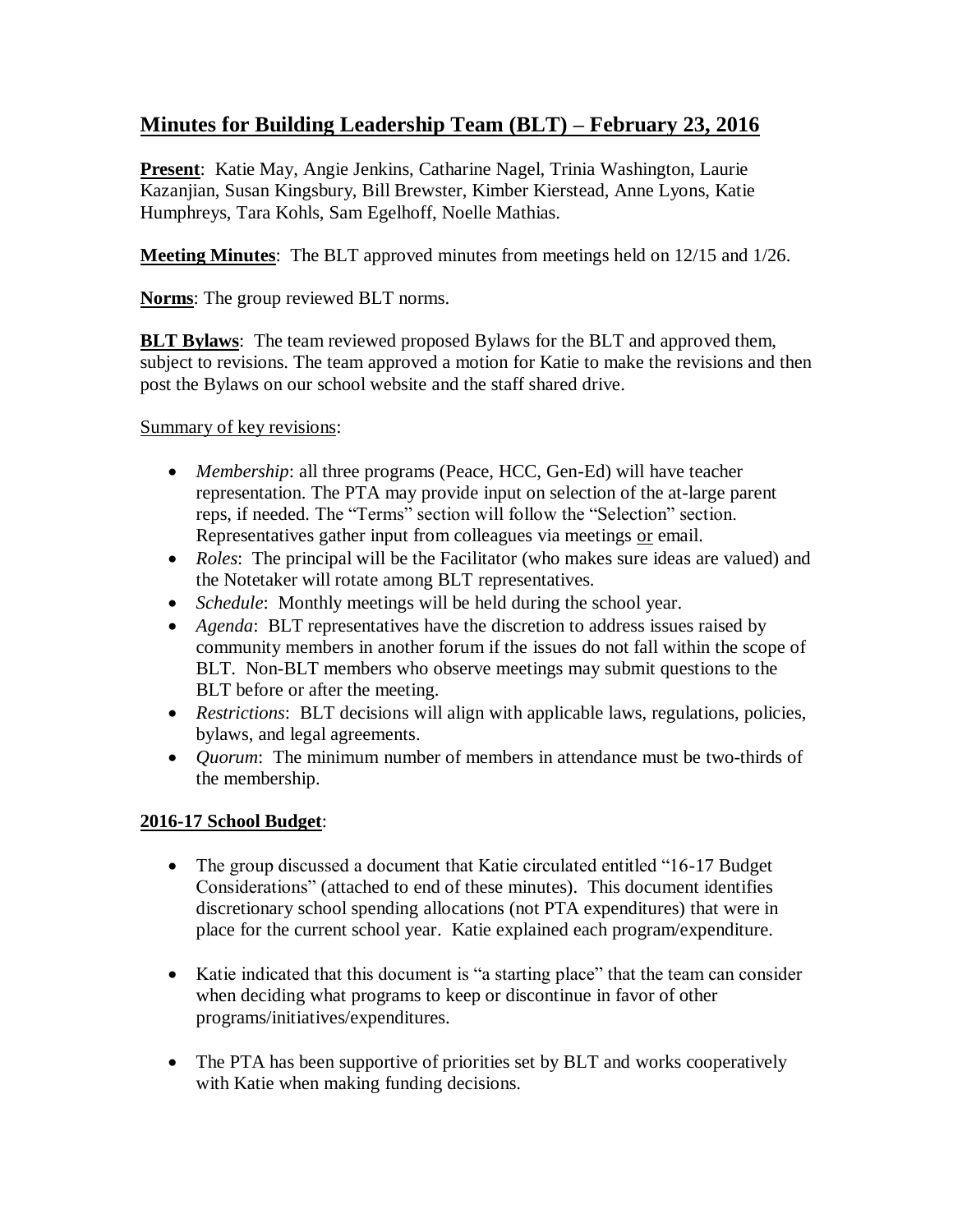- Trinia asked the team to consider how expenditures align with 1) Race and Equity; 2) African American Male Initiative; and 3) Family Engagement Action Team (FEAT). Katie noted that staff who participate in Race and Equity meetings are compensated by the District. Our school does not currently have FEAT. Team discussed options for funding African American Male Initiative at TM (food, materials, professional development).
- Sam proposed that we consider what other schools are doing with initiatives like Literacy Night (new this year at TM).
- Katie indicated that sending teachers to Columbia Teachers College in NYC for Readers Workshop training is valuable professional development as well as an effective recruiting/retention tool.
- Trinia requested that if literacy tutors are hired for next year, they be deployed to students according to need in the primary (K-2) classrooms. Anne indicated that tutors supported some second graders this year, and they would do so in the future.

## **Next Steps for 16-17 Budget**:

March 1: Meeting of BLT to discuss budget allocations

March 9: TM staff discusses budget allocations

March 16: Katie delivers budget allocations to the District